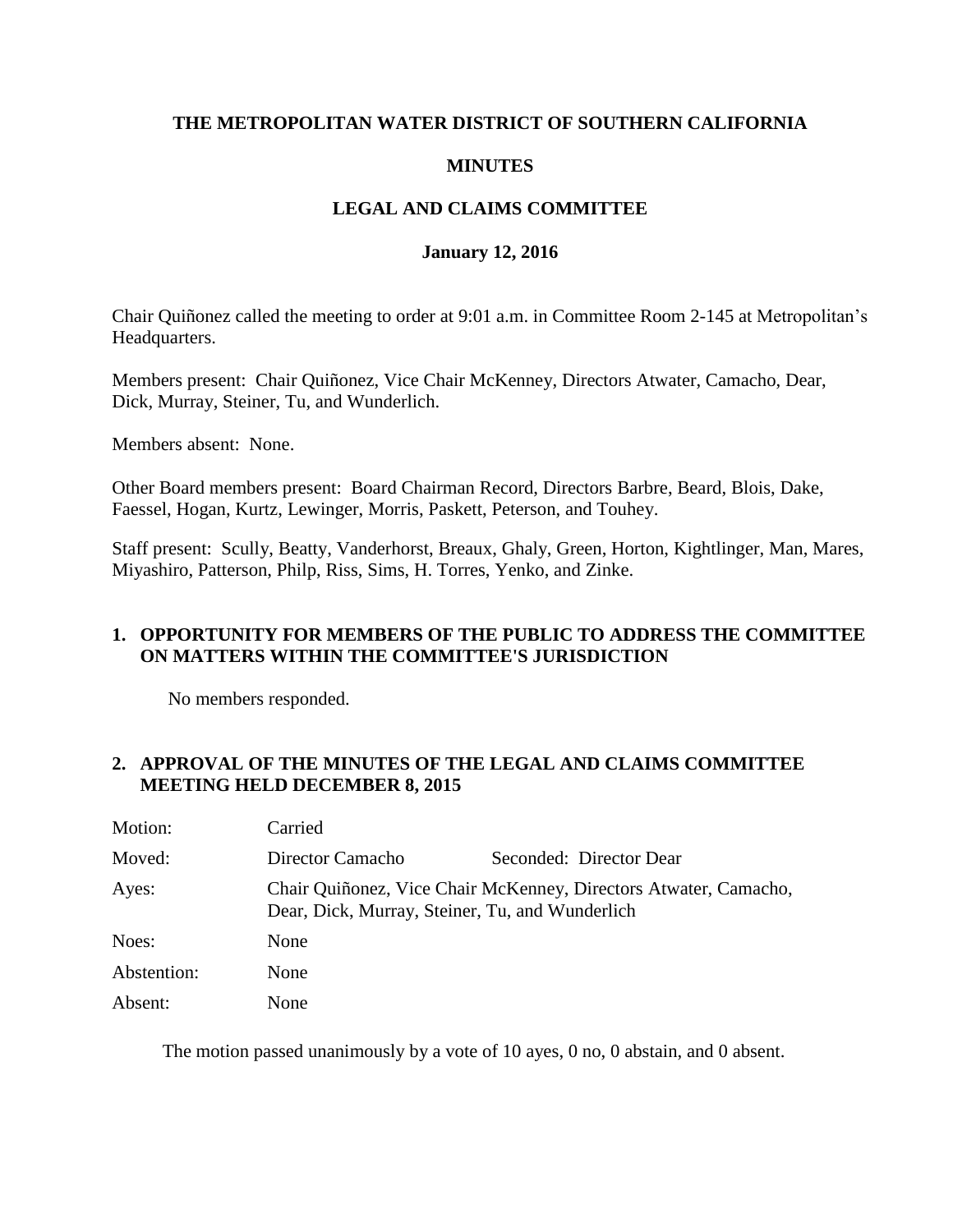## **3. CONSENT CALENDAR ITEMS – ACTION**

None

Chair Quiñonez announced there would be a reordering of the meeting agenda. Item 6a would be heard first, then item 6b, which would not be held in closed session, followed by item 8-4.

### **6. COMMITTEE ITEMS**

a. Subject: General Counsel's report of monthly activities

Presented by: General Counsel Marcia Scully

General Counsel Marcia Scully gave an update on the Delta Stewardship Council litigation and a summary of the amicus briefs Metropolitan has participated in over the past few months. In response to an inquiry by Vice Chair McKenney, Ms. Scully confirmed that she will confer with the Committee Chair in connection with decisions to proceed as an amicus. Ms. Scully also stated she would be bringing to the committee a short version of an updated Legal Department primer. General Counsel then gave the committee a summary of the wide variety of legal issues the Legal Department handles throughout the year.

b. Subject: Report on *San Diego County Water Authority v. Metropolitan Water District of Southern California, et al.*, San Francisco County Superior Court Case Nos. CPF-10-510830 and CPF-12-512466, and CPF-14-514004

Presented by: General Counsel Marcia Scully

There was no closed session on this item. During her report of monthly activities, General Counsel Marcia Scully referred the committee to her January 4, 2016 memorandum she had sent to the Board updating them on this matter. No action was taken.

# **4. OTHER BOARD ITEMS – ACTION**

| $8-4$ | Subject:      | <b>Report on Bradley Wayne Nutt v. Metropolitan Water District of</b><br>Southern California, LASC Case No. BC550863; and authorize<br>an increase in the maximum amount payable under contract<br>with Atkinson, Andelson, Loya, Ruud & Romo for legal<br>services by \$200,000 to an amount not to exceed \$550,000 |
|-------|---------------|-----------------------------------------------------------------------------------------------------------------------------------------------------------------------------------------------------------------------------------------------------------------------------------------------------------------------|
|       | Presented by: | Chief Deputy General Counsel Henry Torres, Jr.                                                                                                                                                                                                                                                                        |
|       | Motion:       | Adopt the CEQA determination that the proposed action is not<br>defined as a project and is not subject to the provisions of CEQA,                                                                                                                                                                                    |